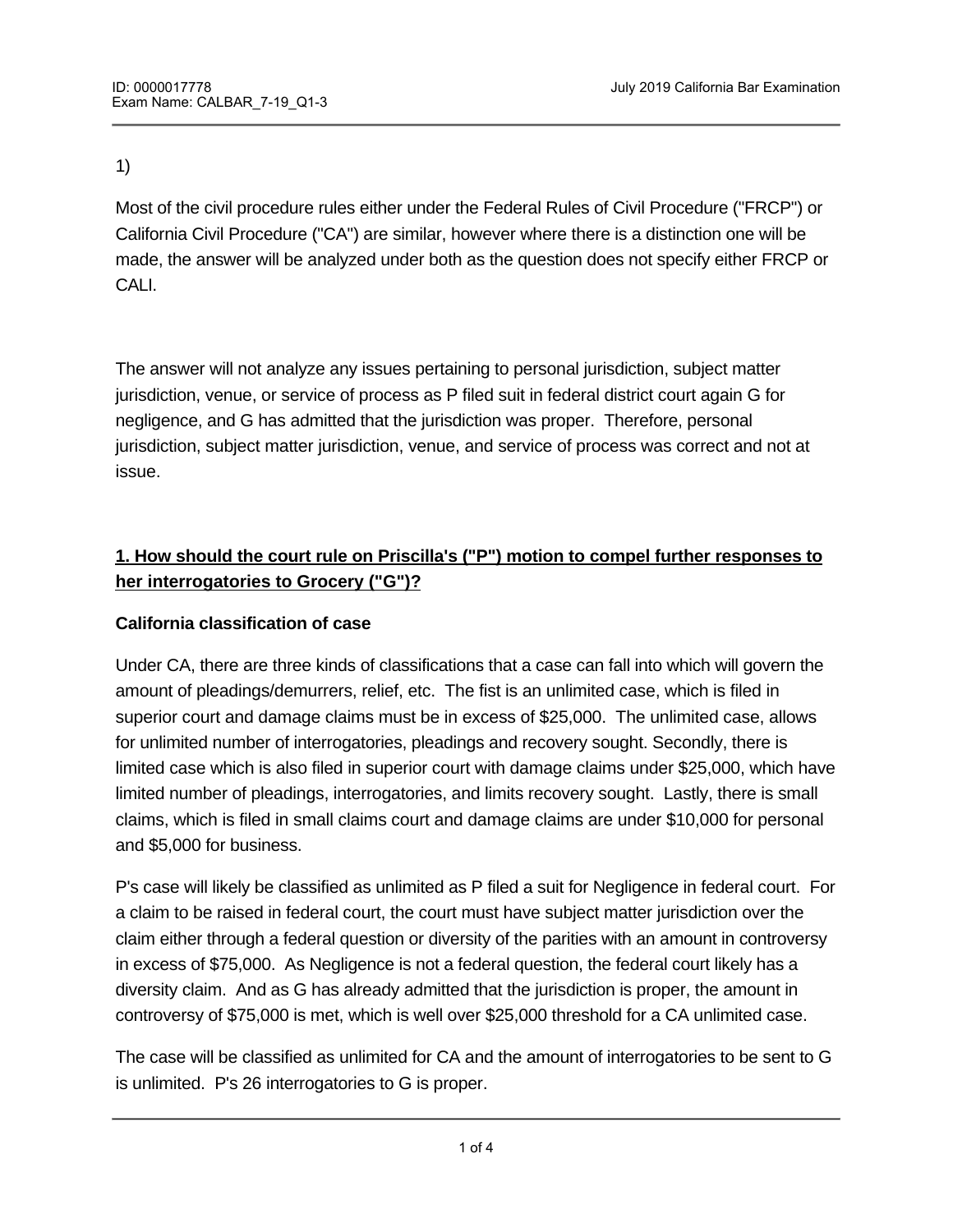## **What is discoverable?**

Any evidence that is not privileged, that is material to the case that may be proved to be probative is discoverable. Discovery tools include interrogatories, depositions, request for information, copies of electronic stored data, admissions, and physical and mental examinations.

P sent G 26 interrogatories, G is a party to the suit and therefore interrogatories to party is proper. The information P is requesting, the names of the address of every G employee who worked on the construction of the soda display and every soda company employee who did so is proper as the information obtained will provide probabtive value if negligence was committed by an employee of G or someone under G's authority.

The training manual sought would help P discover if G had proper training of how to display large soda bottles, it would have probabtive value on whether G was or was not negligent.

Both of P's interrogatories are proper, and therefore, should be allowed to be discovered.

# **Mandatory Disclosures**

CA does not require mandatory disclosures, however, either party may request disclosures. FRCP requires mandatory disclosures for initial, experts, and pre-trial. Initial disclosures would disclose names of those who have discovererable evidence that pertains to the case. Expert mandatory disclosures would disclose experts used and the method the experts used. Pre-trial disclosures would disclose evidence to be used at trial and other witnesses to be called.

P's interrogatories would fall under initial disclosures, that being names of those who have discoverable relevant evidence. G's employee involved in the construction of the soda display which P was hurt by would have information on whether the display was properly constructed. The request for the manuals would go to show whether G trained its employees in constructing such large displays or if they were negligent in failing to give their employees safety guidelines for such large displays.

P's interrogatories fall under initial mandatory disclosures for FRCP and should be allowed.

Therefore, the court should affirm P's motion to compel further responses from G.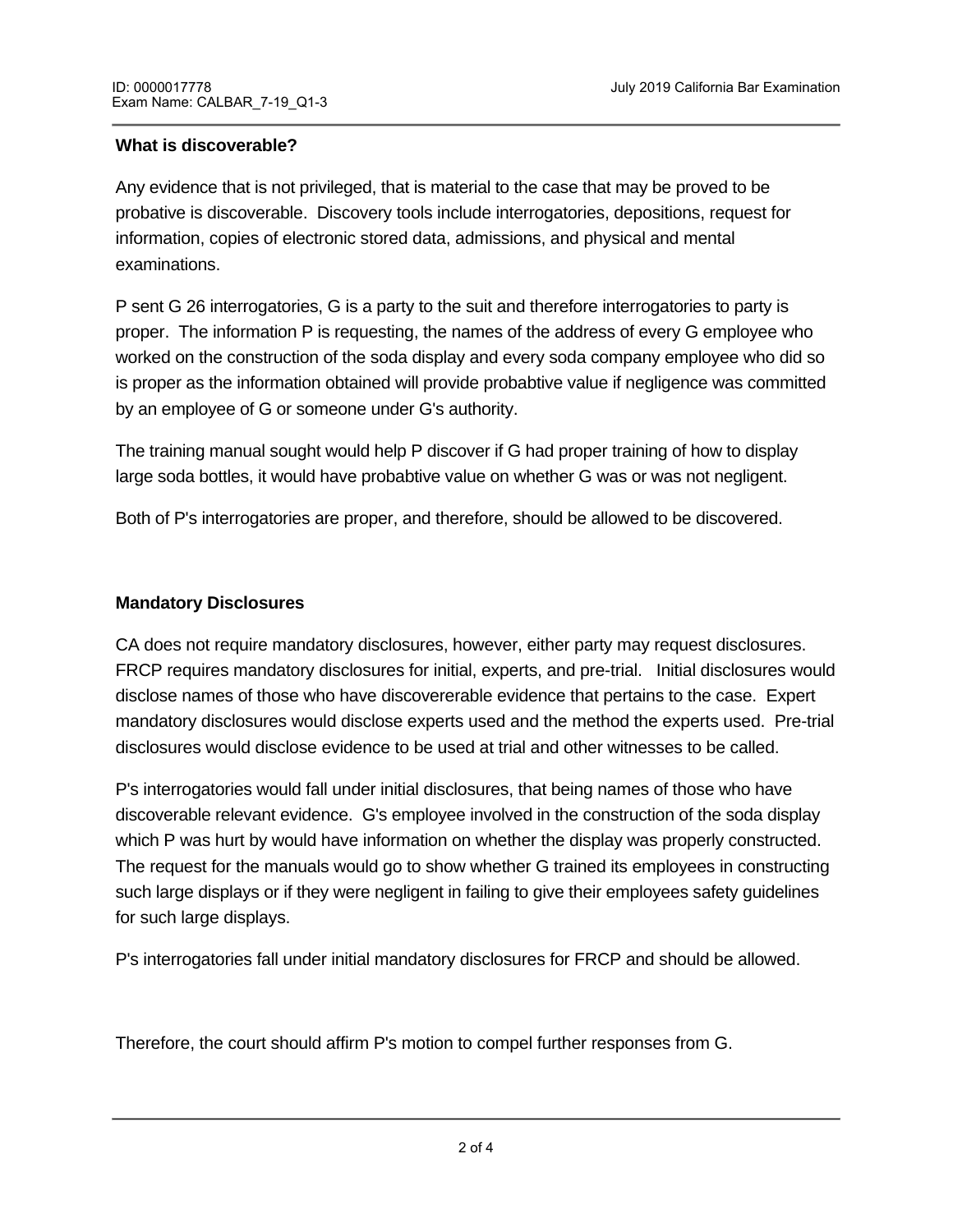## **2. How should the court rule on each of G's motions to compel?**

#### **a. Mental and Physical Examinations**

Under CA, a party is allowed to have one physical examination of the other party, if the some harm or to the body is at issue. A mental examination under CA, is typically not allowed unless mental claims are issue, if mental claims are at issue, CA requires a leave of court and permission from the court for a mental examination. Under FRCP, a party is allowed to one physical and mental examination of the other party, if the physical or mental conditions are at issue.

P claims to have bruising on her head and entire body, as her physical injuries are at issue under the negligence claim (whether she did in fact receiving the bruising caused by large bottles of soda falling on her), G would have a right to one physical examination of P. One the mental examination, G might argue the mental examination is required to see if P mentally ill for not seeing large display of soda and avoid its path, thereby making her contributory or comparatively negligent and reducing G's liability. G's argument will likely fail as there are no claims regarding P's mental issue from the facts. Even if, the court agreed with G's argument, G would need to have a leave of court to request the mental examination.

Under CA and FRCP, G will likely get the psychical examination, but not the mental examination as no mental conditions are at issue. The court should affirm G's motion to compel on the physical examination, but not the mental examination.

## **b. P's tax returns since 1995**

Tax returns in a negligence cause is not typically probative to the negligence claim or its defenses. Even so, the tax returns may be discoverable if they lead to probabitve evidence, but as P is claiming bruising on her head and body, her tax returns are most likely are not relevant to providing a defense to negligence.

The court should dismiss G's motion to compel on P's tax returns.

disclose the experts name and methods used by the expert.

# **3. Was G's response to P's interrogatory about its experts proper?**

## **Expert Disclosures**

Expert disclosures are mandatory under FRCP, the party using the expert is required to